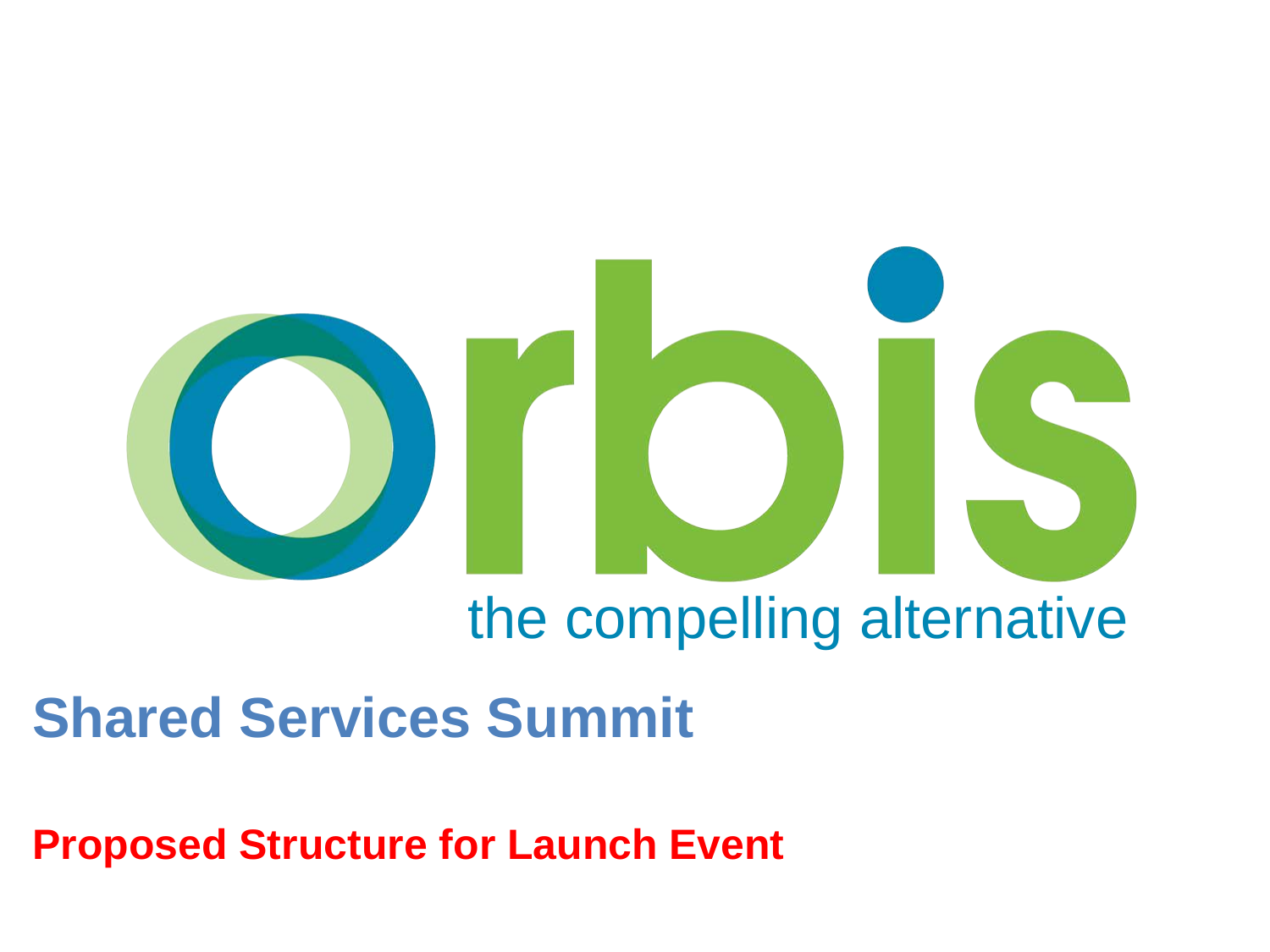### **Context**

### *"Small minds compete, big minds collaborate and great minds encompass."*

| The Shared Services Summit is the first event to pool a number of Public Sector Shared Services<br><b>Experts to:</b> |                                |                                   |
|-----------------------------------------------------------------------------------------------------------------------|--------------------------------|-----------------------------------|
| <b>Share Expertise</b>                                                                                                | Think about how to Collaborate | Solve a common Business Challenge |

**Outputs from the event will be a piece of published Thought Leadership to showcase the three organisations and their combined thinking and potentially a commitment to continue collaborating in the future.** 

#### **Shared Services Providers in the South East commit to collaborating in order to realise greater potential**

Three of local governments largest shared services providers held a collaboration and learning event as part of a commitment to creating greater value across the sector from the intelligence and experience that is held within public sector operated shared services.

Orbis; One Source and LGSS brought their senior leaders together to explore how they can work in collaboration to:

•Explore and develop public sector leadership in business services functions •Identify opportunities for sector innovation through the power of strong collaborative working and commitment •Seek opportunities for efficiencies through coordinating related development and change activities •Present to and work with commercial organisations to open up new service models •Bring different thinking to identify solutions for similar business issues

The commitments made by the end of the event were:

•A business issue •Ongoing operation of the Forum •A procurement activity •Subject specific shared learning event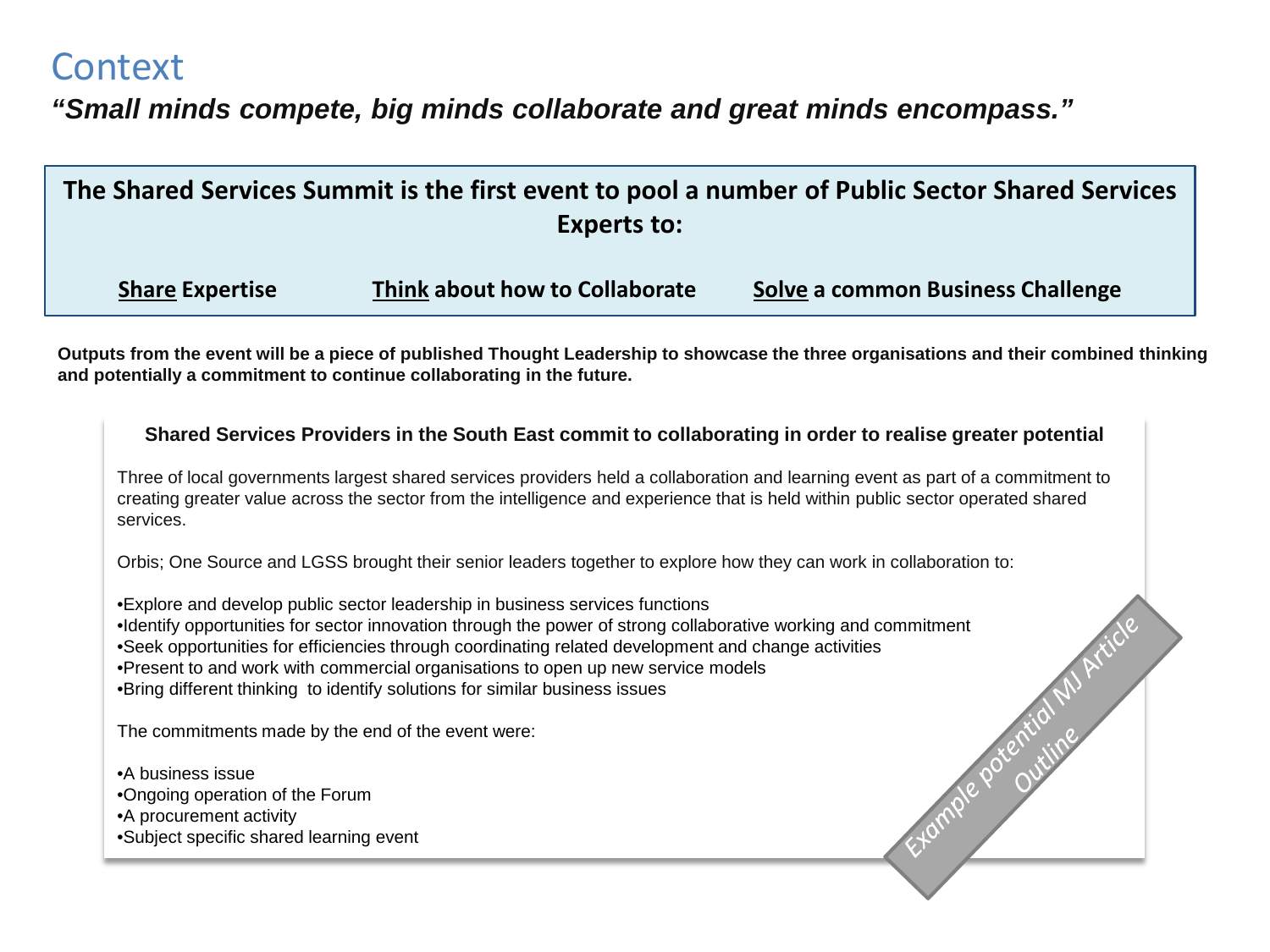## Proposed Agenda for Launch Event

#### **Coffee & Croissant Networking - to enable colleagues to meet and introduce themselves to each other informally**

Session  $1 - a$  short overview from each partnership (Max  $-10$  min overview from each with a Q&A from colleagues at the end) focusing on:

#### **Share – What is your Shared Service famous for?**

- 1. Our ambition for Public Sector shared services is:
- 2. We are proud of:
- 3. Our biggest challenges for next three years are:

#### **Think – Could we collaborate together? Table discussion:**

- 1. What can we learn from each other?
- 2. Why should we work together on this?
- 3. What is stopping us in working together?
- 4. How will we commit to do this?

#### **Lunchtime Networking**

#### **Solve – Can we start to put collaboration in to practice today?**

- 1. Generate using the pre-defined business challenges , generate your ideas
- 2. Collaborate Challenge and build on your ideas
- 3. Refine Choose your best idea and refine it
- 4. Pitch- Sell your idea